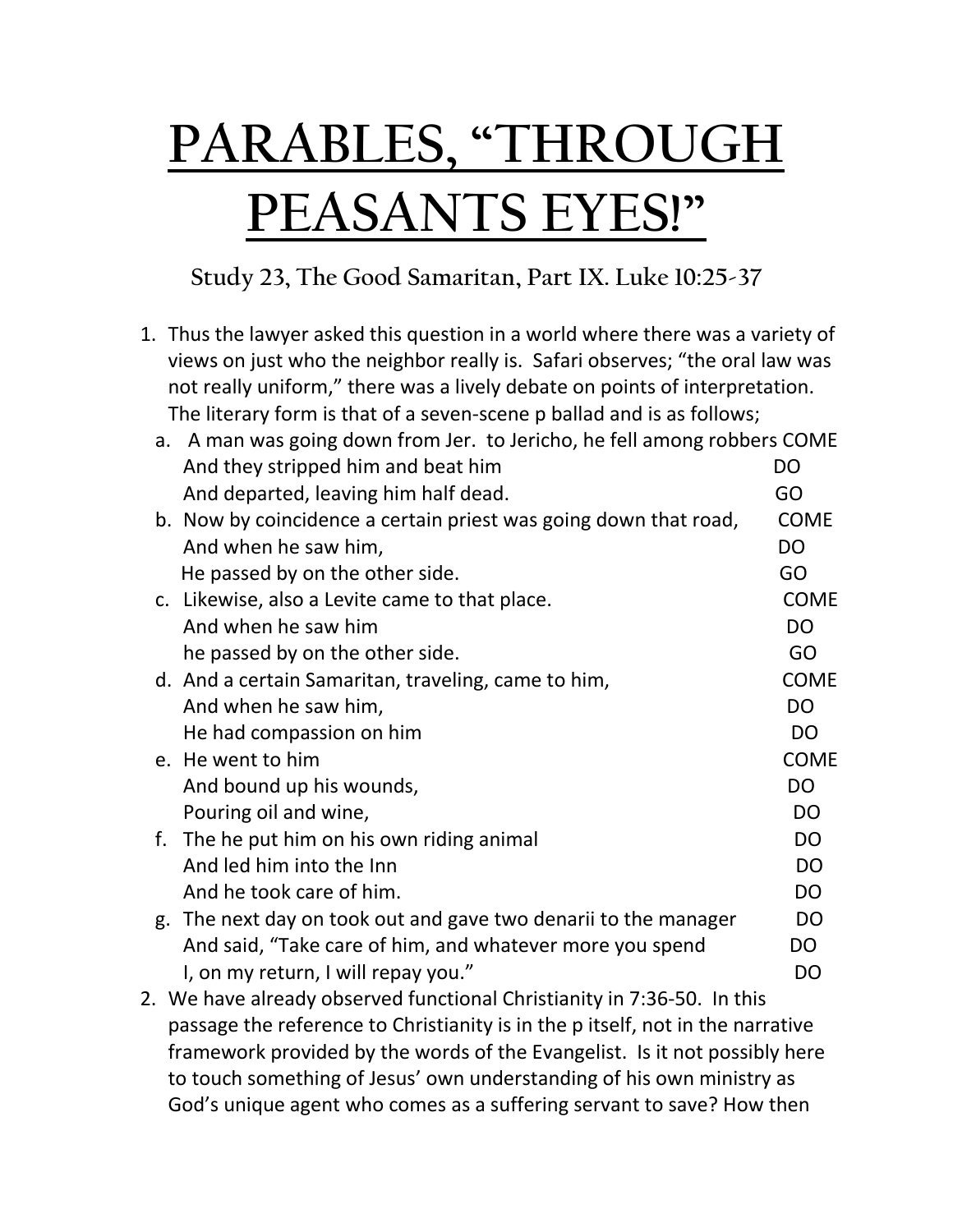does this p function in the dialogue between Jesus and the lawyers? The full text of this second round in the dialogue is as follows;

## **3. ROUND TWO:**

*He desiring to justify himself, asked, (5) Lawyer, (Question 3) "Who is my neighbor? (6) Jesus: (after telling the p asked question 4) "Which of these 3 do you think became a neighbor to the man that fell among the robbers?" (7) Lawyer: (Answer to 4) He answered, "The one who showed mercy to him."*

*(8) Jesus, (Answer to 3) And Jesus said to him,*

*"Go and you, you do likewise."* 

- 4. In the center of these 4 speeches, Jesus reshapes the lawyer's question. He will not give the lawyer a list. He refuses to tell the lawyer, who is and who is not your neighbor. Rather the real question becomes, "To whom must you become a neighbor?" The question is answered, the last statement isn't a push to do good works, but rather an answer to the lawyer's selfjustification. The first round of questions and answers ended with a command to DO something. This round ends the same. The lawyer in the 1<sup>st</sup> round wants to know how many people does he have to love to achieve righteousness by his own efforts. The word, "You," is emphatic in the last statement, Jesus is saying, "Here is the standard that YOU must meet?" Derrett understands from the p that "Unless we show love to all humanity….we can not claim….to have obtained entrance to the Messianic age." Hunter explains the same phrase meaning, "This is what neighbor love means my friend, if you want eternal life. This is what action God requires of you."
- 5. Both authors are correct, the difficulty is—who is able to do these things? Who can meet this standard? We can almost hear the crowds say as they do in 18:26, "Who then can be saved?" Here each half of the dialogue moves in this direction. Thus each round ends with the same conclusion. "What can I do to inherit eternal life?" What can I do to justify myself? The only conclusion he can come to is, "These things are beyond me. Clearly, I cannot justify myself, but all things are possible with God." Luke 18:27.
- 6. Finally then seeing this p in its dialogue setting, what the lawyer to conclude and the theologicial motifs comprise the theological cluster of the